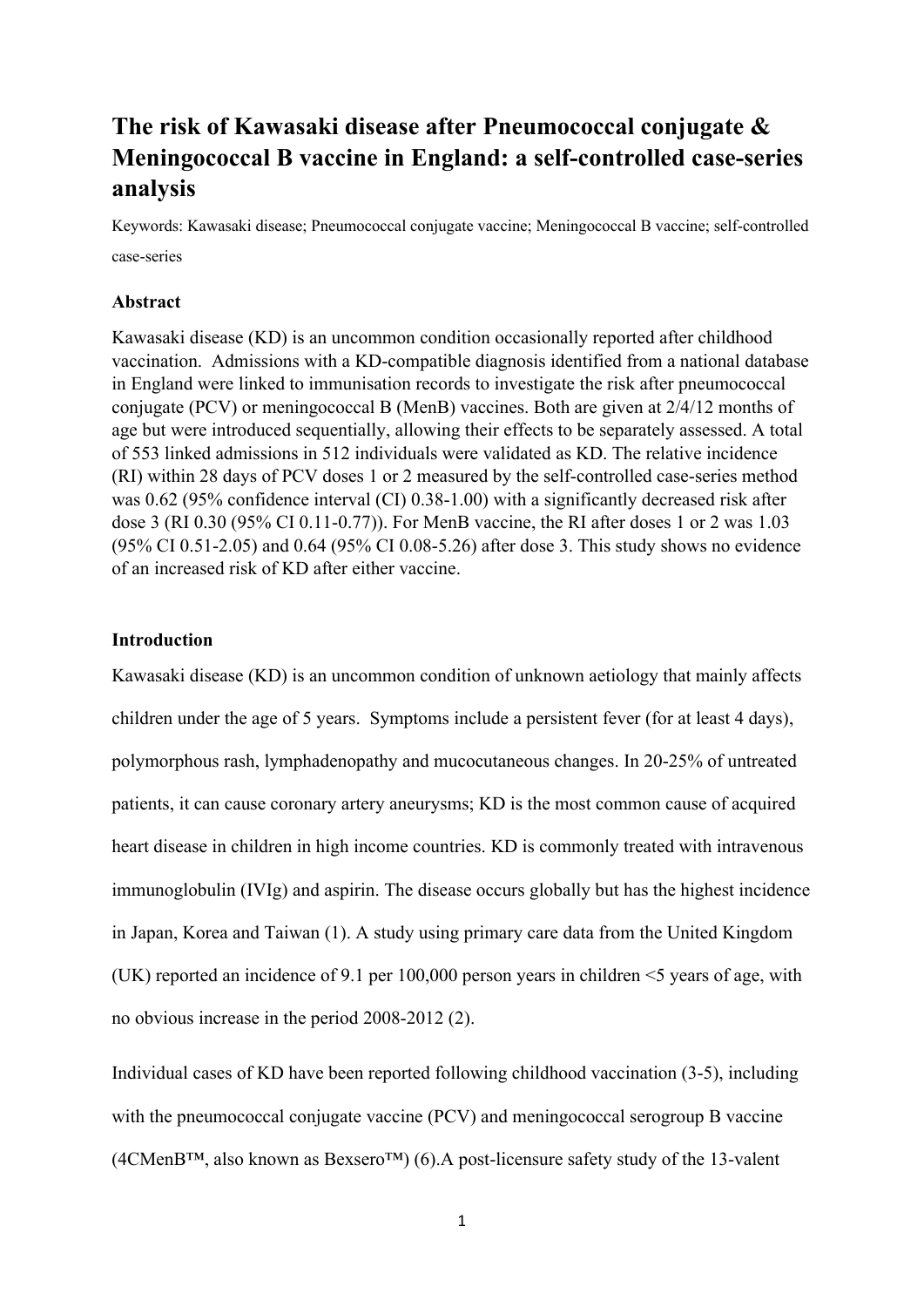PCV (PCV13) using the Vaccine Safety Datalink network in the United States (US) suggested a possible elevated risk of KD after PCV13 when compared with the 7-valent PCV (PCV7) (7). However, no elevated risk after PCV13 was found in a subsequent study using an alternative US linked dataset (8). In Singapore, a post-licensure study of PCV13 showed an increased risk of complete cases of KD, defined as prolonged fever with at least 4 typical clinical manifestations, but this was only evident after the first dose (9). The risk of KD after MenB vaccine has not, to date, been assessed in a post-licensure epidemiological study.

In the UK, PCV was first introduced into the routine immunisation schedule as a 7-valent vaccine (PCV7) in September 2006 and was replaced by the 13-valent PCV (PCV13) in April 2010. Prior to January 2020 (when the UK changed to a two-dose PCV13 schedule), infants received two PCV13 doses at 2 and 4 months of age with a booster dose at around age 12 months. Meningococcal B vaccine (MenB) was added to the UK schedule in September 2015, and is also given as a three-dose schedule at 2, 4 and 12 months.

Using the self-controlled case-series method (SCCS) and a large linked dataset, we investigated whether there is an increased risk of KD in the 4 weeks following PCV or MenB vaccination. The sequential changes to the UK vaccination schedule since 2006 allows for the effect of each vaccine, if any, to be assessed.

#### **Material and methods**

Finished Consultant Episodes of KD (ICD10 code M303) were identified in the first four diagnosis fields from the Hospital Episodes Statistics (HES) dataset, which holds information on all admissions to a National Health Service (NHS) hospital in England (10). An event within 30 days of an earlier event was considered part of the same episode. Using patientunique NHS numbers, episodes for KD in children aged 0 to 731 days at admission in the period 01/09/2006 to 31/07/2018 were linked to vaccination histories held on the Child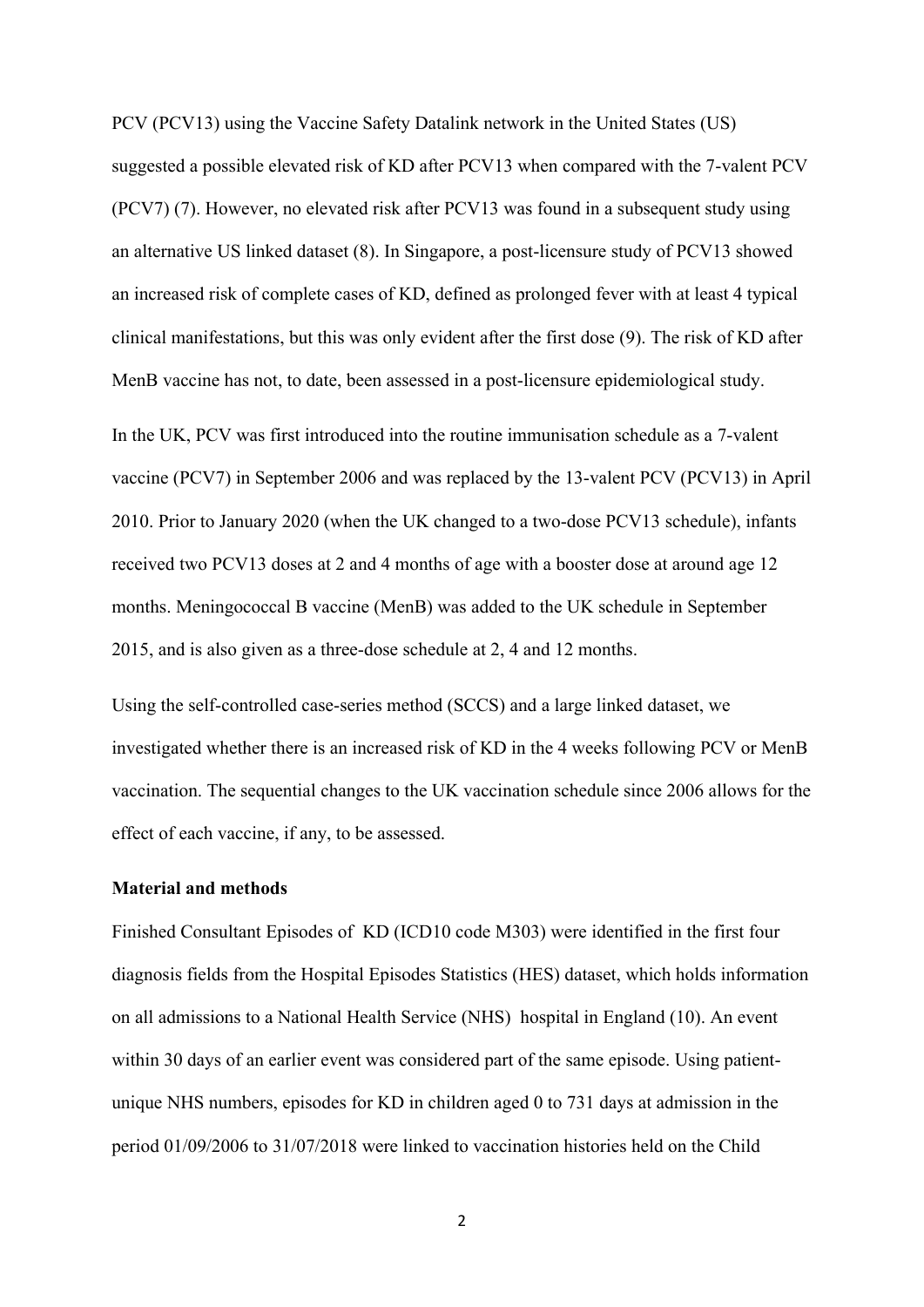Health Information System (CHIS) System C, which represents approximately 40% of the birth cohort in England and is geographically dispersed. Analysis was carried out on KD admissions whose vaccination history was in the CHIS. In addition to PCV and MenB vaccination records, information on some other concomitant vaccines recommended at 2, 4 and 12 months throughout the study period was also extracted and linked; for the first and second doses of PCV and MenB this was a diphtheria/tetanus/acellular pertussis (DTaP) containing vaccine and for the booster dose, it was the measles/mumps rubella (MMR) vaccine.

Three different methods were applied to validate the ICD10 coding of KD HES episodes. Cases were considered validated if they had one or more of the following: an ICD10 code for coronary artery aneurysm (ICD10 I254) seven days before the KD HES episode or up to and including 90 days after; an Office of Population and Censuses Survey (OPCS) code in HES for immunoglobulin (IVIg) use (X961/ X353) seven days either side of the KD episode; or linkage with a record of IVIg administration in the National Immunoglobulin Database (which holds details of all NHS prescriptions of IVIg for rare disorders) and with date of receipt of IVIG 0-10 days after the admission date for the KD episode.

Analysis was carried out using the SCCS method, which only uses cases and automatically controls for fixed individual level confounding, such as sex and socio-economic status (11). Using this method, the relative incidence (RI) is calculated by assigning person time for each individual into post-vaccination risk and background periods, and comparing the rate at which KD events occur in each period. The risk period examined was 0-28 days after each dose with a pre-specified sensitivity analysis splitting the risk period into 0–7 days and 8–28 days. The analysis was split into dose 1 or 2 with dose 3 separately due to a low number of cases in children under 12 weeks of age (figure 1).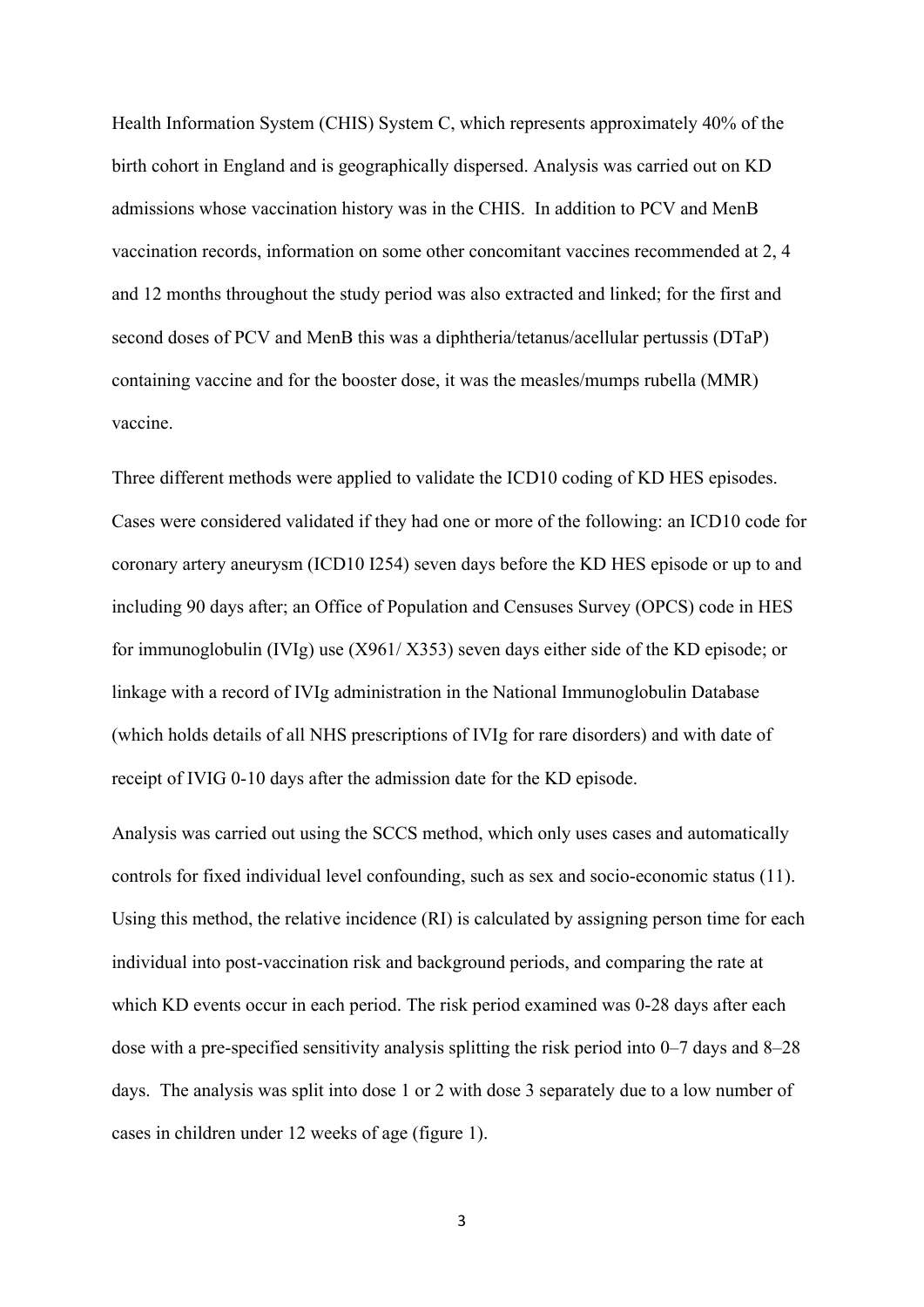When applying the SCCS method the event itself should not influence the exposure (vaccination), however it is likely that a temporary deferral of vaccination may occur due to the KD hospitalisation. To allow for this when using the method, a 7 day window prior to the date of vaccination is excluded from the baseline (since this will have few events), and in a sensitivity analysis a 14 day window and no window were also assessed. Age was adjusted for as a time varying confounder in the SCCS analysis using 4-week age intervals.

As the valency of the PCV changed during the study period, an interaction between PCV vaccine type and risk was included for those who received PCV. Although MenB was usually given at the same time as PCV, the inclusion of the period prior to introduction of MenB allows estimation of the PCV effect in the absence of MenB, and thus allows for the estimation of the independent effect of MenB.

#### **Results**

A total of 2,018 HES episodes in 1,691 children had the ICD10 code for KD. Of these, 1,060 HES episodes (51.9%) linked to a child in CHIS who had received at least one of PCV or MenB vaccine. The KD diagnosis could be validated for 553/1060 (52.2%) linked episodes, of which 485 (87.7%) had the KD diagnosis recorded in the primary diagnosis field. Validation was by the National Immunoglobulin Database in 198/553 (35.8%) episodes, while 328 (59.3%) were validated by the additional ICD and OPCS coding within HES and 27 (4.9%) episodes using all three methods. Fewer episodes could be validated in earlier years of the study as the National Immunoglobulin Database only started in 2008 and was initially incomplete. The 553 validated KD cases occurred in 512 children, of whom 27 had two and 14 between 3-5 episodes in the study period; 331 (64.6%) children were male. A KD diagnosis was observed to be rare in the first few weeks of life with a relatively stable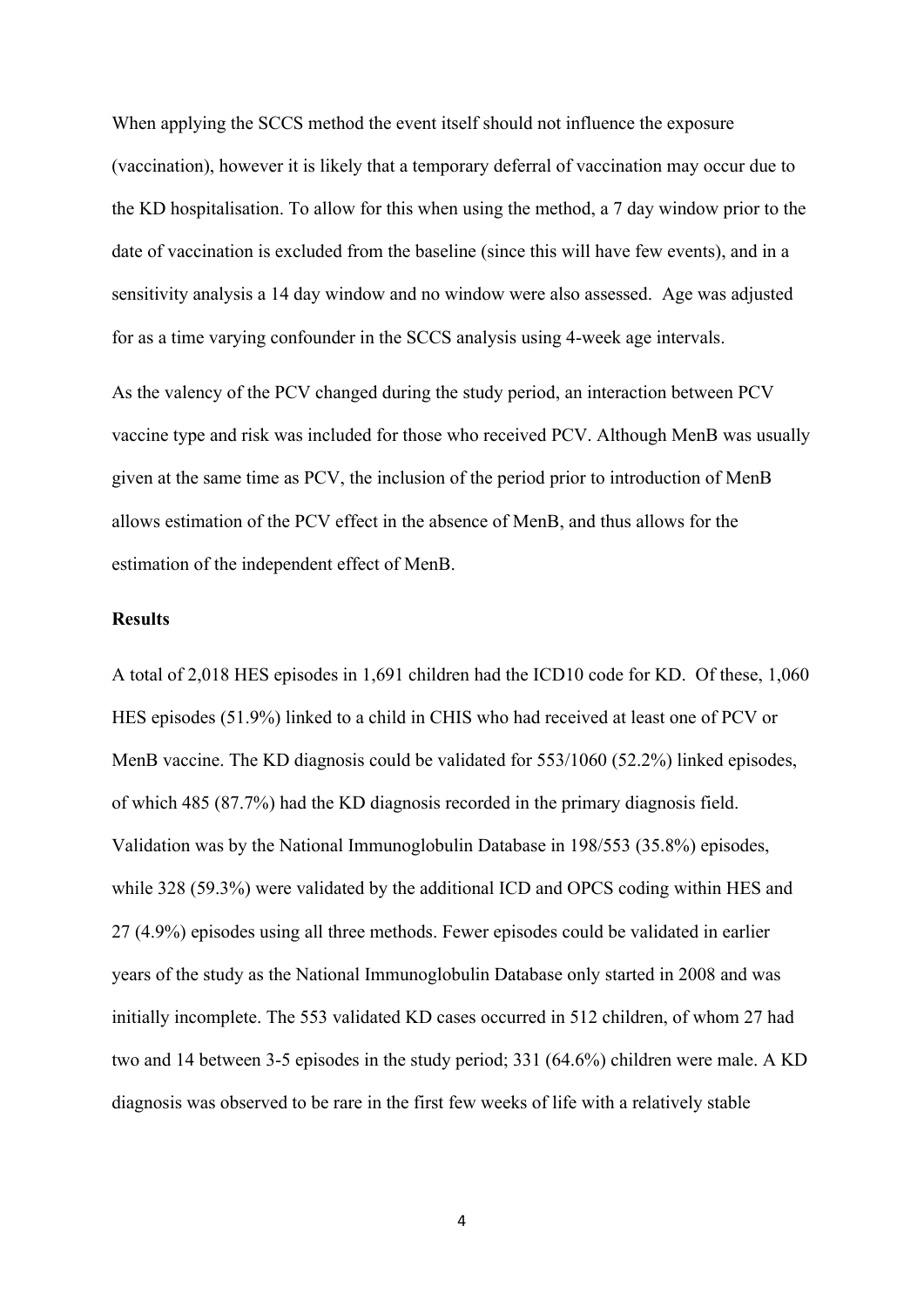distribution up to a year of age and some evidence of a decline in numbers in the second year of life (Figure 1).

As per the UK immunisation schedule, PCV was usually given at the same time as a DTaPcontaining vaccine for the first and second doses, and with MMR vaccine for the third dose. Following MenB introduction, the majority of doses were given concomitantly with PCV (Table 1). Of 553 validated KD episodes with a linked CHIS record, 25 occurred within 28 days of PCV given on its own, 47 episodes were within 28 days of PCV and Men B given concomitantly and there were no cases within 28 days with a Men B received on its own. The frequency distribution of the cases pre and post each vaccine dose revealed that for the third dose there was a relative deficiency of cases in the 4 weeks following vaccination (Figure 2). No cases were observed in the 7 day period before the third dose.

The SCCS analysis demonstrated no evidence of an increased risk in the 28 days after either PCV or MenB, or within the 0-7 or 8-28 day risk windows (Table 2). A significant reduction in risk was seen for PCV after dose 3 within the 0-28 day risk period (RI 0.30 (95% CI 0.11- 0.77)) largely attributable to the reduction in the 8-28 day period (RI 0.19 (95% CI 0.05-0.78) (Table 2). After adjusting for the PCV effect, MenB vaccine showed no reduction in risk after the third dose (RI 0.64 (95% CI 0.08-5.26)). The results for PCV dose 3 were similar in the sensitivity analysis which removed the pre-vaccination low risk period, with a RI of 0.31 (95% CI 0.12-0.81) within the 0-28 day risk period and a RI of 0.29 (95% CI 0.11-0.75) when a 14 day rather than 7 day period prior to vaccination was excluded from the baseline. There was no evidence of a difference in the effect of the PCV7 and PCV13 when the interaction was tested ( $p=0.34$  for doses 1 or 2 and  $p=0.62$  for dose 3).

## **Discussion**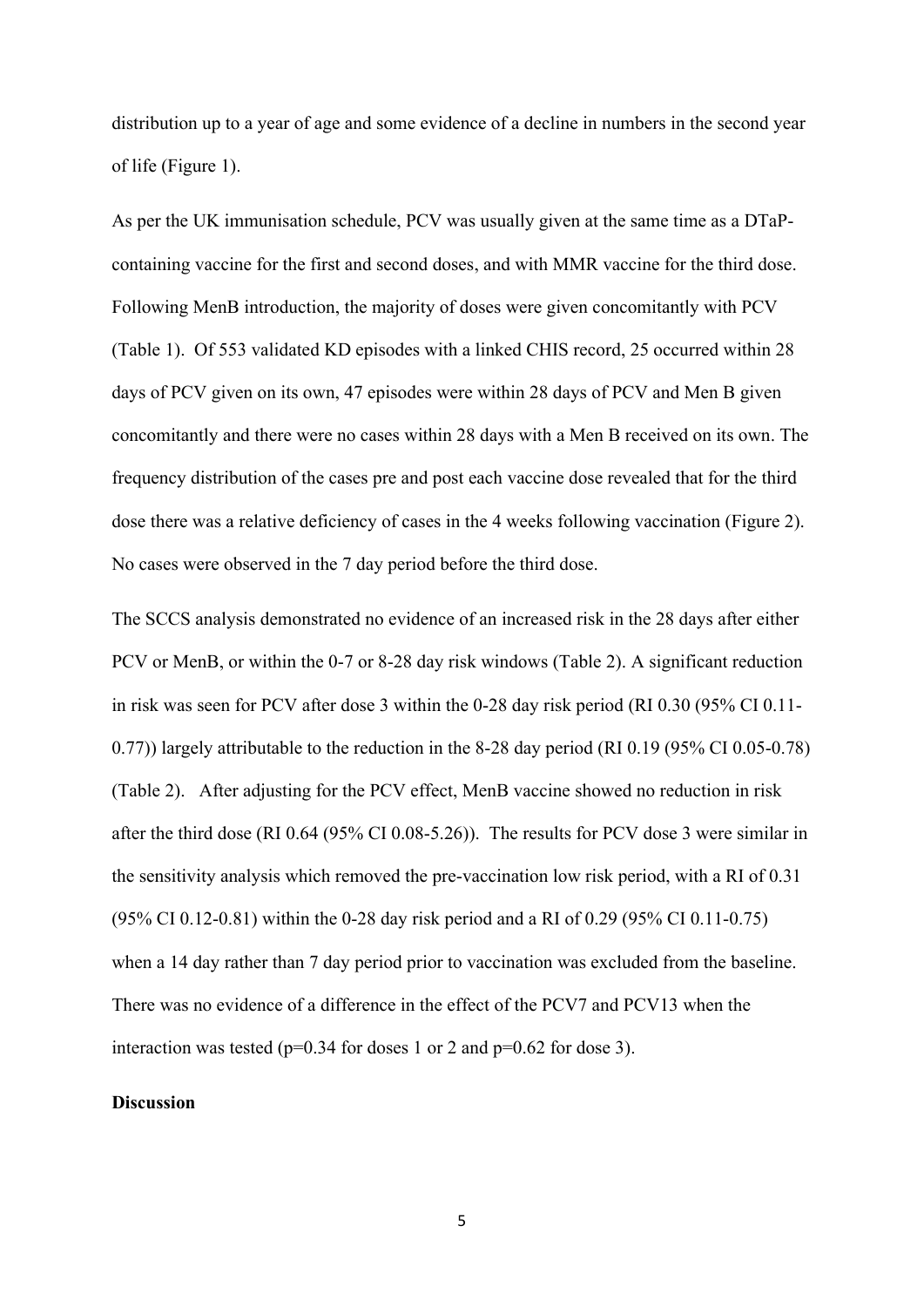Using the SCCS method, we found no evidence of an increased risk of KD after PCV (7- or 13-valent) or MenB vaccine. This is reassuring, given the potential signals for PCV from earlier studies (7) and anecdotal reports of cases occurring following MenB vaccination (6). In our study, the relative incidence estimates in the 28 days after PCV were generally less than one with a large and significantly reduced risk in the 8-28 days after the third dose (Table 2). The previous US studies (7,8) had insufficient power to stratify by dose or interval within the 28 day post-vaccination period, while the more recent study by Yung et al (9) did stratify by dose and showed a non-significantly reduced risk within 28 days of the 3<sup>rd</sup> dose (0.34 (95% CI 0.08-1.4)).

A protective effect against hospital admission for an infection is sometimes seen shortly after vaccination and has been attributed to a temporary healthy vaccinee effect resulting from children being more likely to be taken for vaccination when they are well than when incubating an illness (12). KD usually presents with fever and rash; these symptoms often precede admission by a few days, which could result in a similar temporary healthy vaccinee effect as our analyses were based on date of admission, and not onset of symptoms. However, the apparent protective effect of PCV against KD was maximal in the 8-28 day postvaccination period which seems too long an interval to be explained by such a temporary effect. This raises the possibility that vaccination may have a protective effect during the 28 day post-vaccination period – a time when the immune response is maximal. The effect was significant only after the third dose which was given concomitantly with MMR vaccine for 376/430 (87%) PCV booster doses (Table 1). Such a putative protective effect could therefore be due to the MMR rather than PCV, especially as MMR is a live vaccine that requires an initial phase of vaccine virus replication during the week following vaccination before the immune response can be generated. The aetiology of KD is still unknown, as is the mechanism whereby IVIg has such a pronounced therapeutic benefit, although IVIg-induced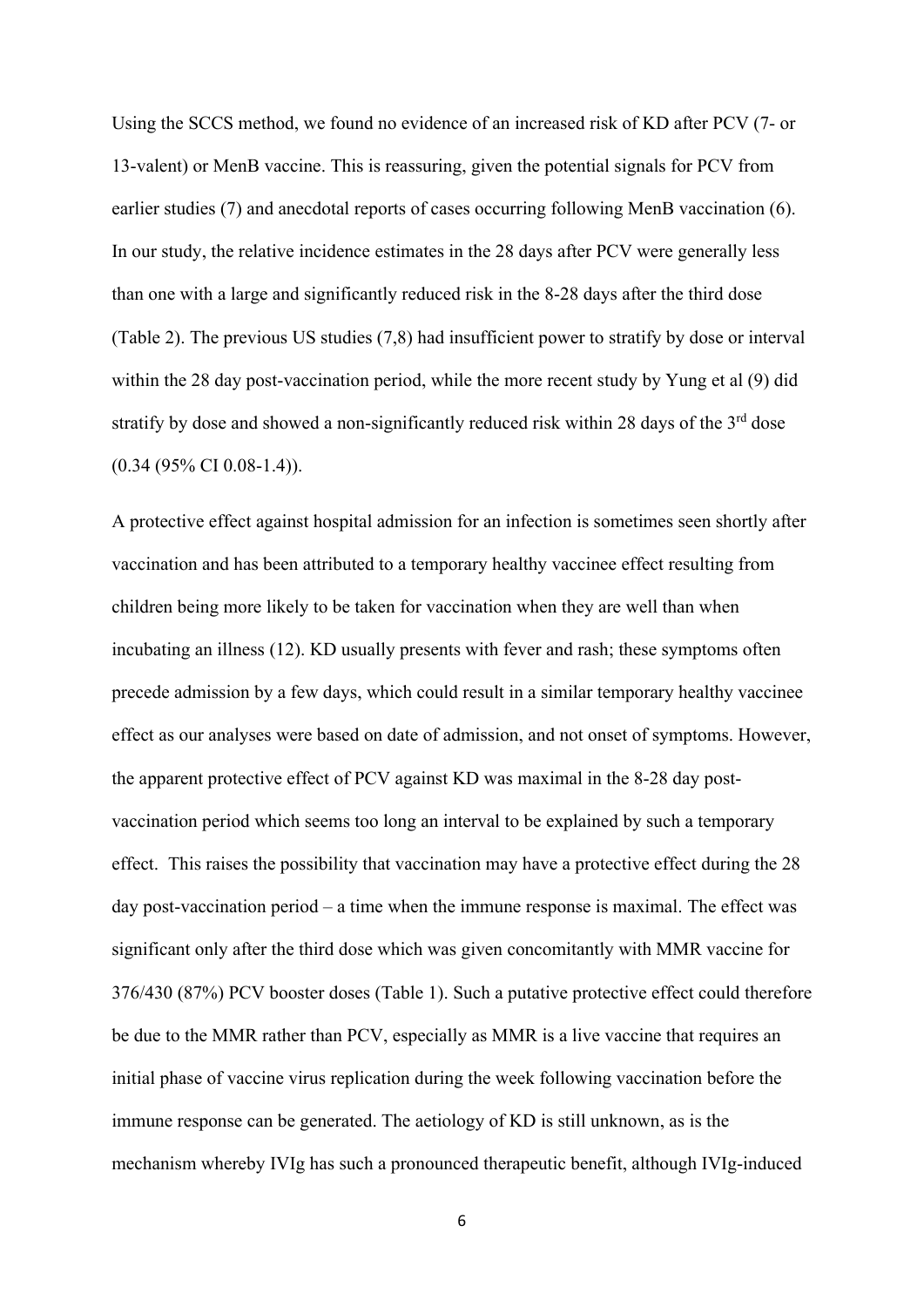immunomodulatory effects are thought to underpin the response (13). A protective effect of PCV or MMR vaccine, mediated via an as-yet unknown immune regulatory effect, cannot therefore be discounted.

As in the earlier studies by Baker et al (7) and Yung et al (9) our study benefitted from the strengths of the SCCS design which automatically controls for time invariant individual level confounders that could give rise to bias if not adequately adjusted for in a cohort or casecontrol study. While we did not review individual case notes, the presence of coronary artery aneurysm or IVIg treatment in association with the KD admission provided compelling evidence of the accuracy of the diagnosis. Anyway, inclusion of some non-KD cases in the analysis would be unlikely to generate a significant protective effect.

In conclusion, while our study shows no evidence of an increased risk of KD after either PCV or MenB vaccine, the results are consistent with a protective effect of either PCV or MMR when given in the second year of life that merits further investigation.

#### References

1. Kawasaki T. Kawasaki disease. Proc Jpn Acad Ser B Phys Biol Sci. 2006;82(2):59-71.

2. Hall GC, Tulloh LE, Tulloh RM. Kawasaki disease incidence in children and adolescents: an observational study in primary care. Br J Gen Pract. 2016;66(645):e271-6.

3. Yin S, Liubao P, Chongqing T, Xiaomin W. The first case of Kawasaki disease in a 20-month old baby following immunization with rotavirus vaccine and hepatitis A vaccine in China: A case report. Hum Vaccin Immunother. 2015;11(11):2740-3.

4. Kraszewska-Glomba B, Kuchar E, Szenborn L. Three episodes of Kawasaki disease including one after the Pneumo 23 vaccine in a child with a family history of Kawasaki disease. J Formos Med Assoc. 2016;115(10):885-6.

5. Miron D, Fink D, Hashkes PJ. Kawasaki disease in an infant following immunisation with hepatitis B vaccine. Clin Rheumatol. 2003;22(6):461-3.

6. Phuong LK, Bonetto C, Buttery J, Pernus YB, Chandler R, Felicetti P, et al. Kawasaki disease and immunisation: A systematic review. Vaccine. 2017;35(14):1770-9.

7. Tseng HF, Sy LS, Liu IL, Qian L, Marcy SM, Weintraub E, et al. Postlicensure surveillance for pre-specified adverse events following the 13-valent pneumococcal conjugate vaccine in children. Vaccine. 2013;31(22):2578-83.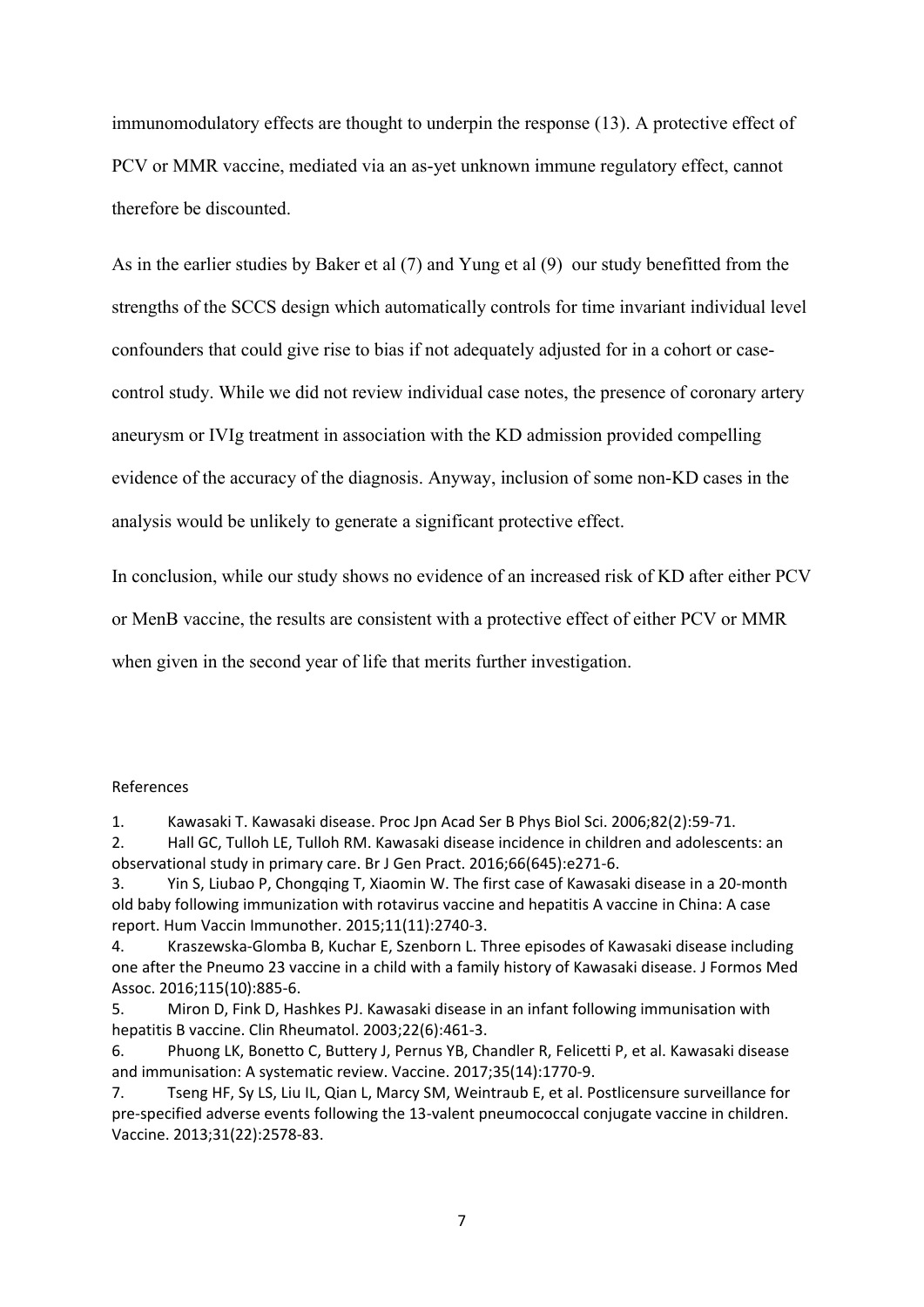8. Baker MA, Baer B, Kulldorff M, Zichittella L, Reindel R, DeLuccia S, et al. Kawasaki disease and 13-valent pneumococcal conjugate vaccination among young children: A self-controlled risk interval and cohort study with null results. PLoS Med. 2019;16(7):e1002844.

9. Yung CF, Ma X, Cheung YB, Oh BK, Soh S, Thoon KC. Kawasaki Disease following administration of 13-valent pneumococcal conjugate vaccine in young children. Sci Rep. 2019;9(1):14705.

10. Health and Social Care Information Centre. Hospital Episode Statistics 2016 [Available from: <http://www.hscic.gov.uk/hes>

11. Farrington CP. Control without separate controls: evaluation of vaccine safety using caseonly methods. Vaccine. 2004;22(15-16):2064-70.

12. Andrews N, Stowe J, Thomas SL, Walker JL, Miller E. The risk of non-specific hospitalised infections following MMR vaccination given with and without inactivated vaccines in the second year of life. Comparative self-controlled case-series study in England. Vaccine. 2019;37(36):5211-7.

13. Burns JC, Franco A. The immunomodulatory effects of intravenous immunoglobulin therapy in Kawasaki disease. Expert Rev Clin Immunol. 2015;11(7):819-25.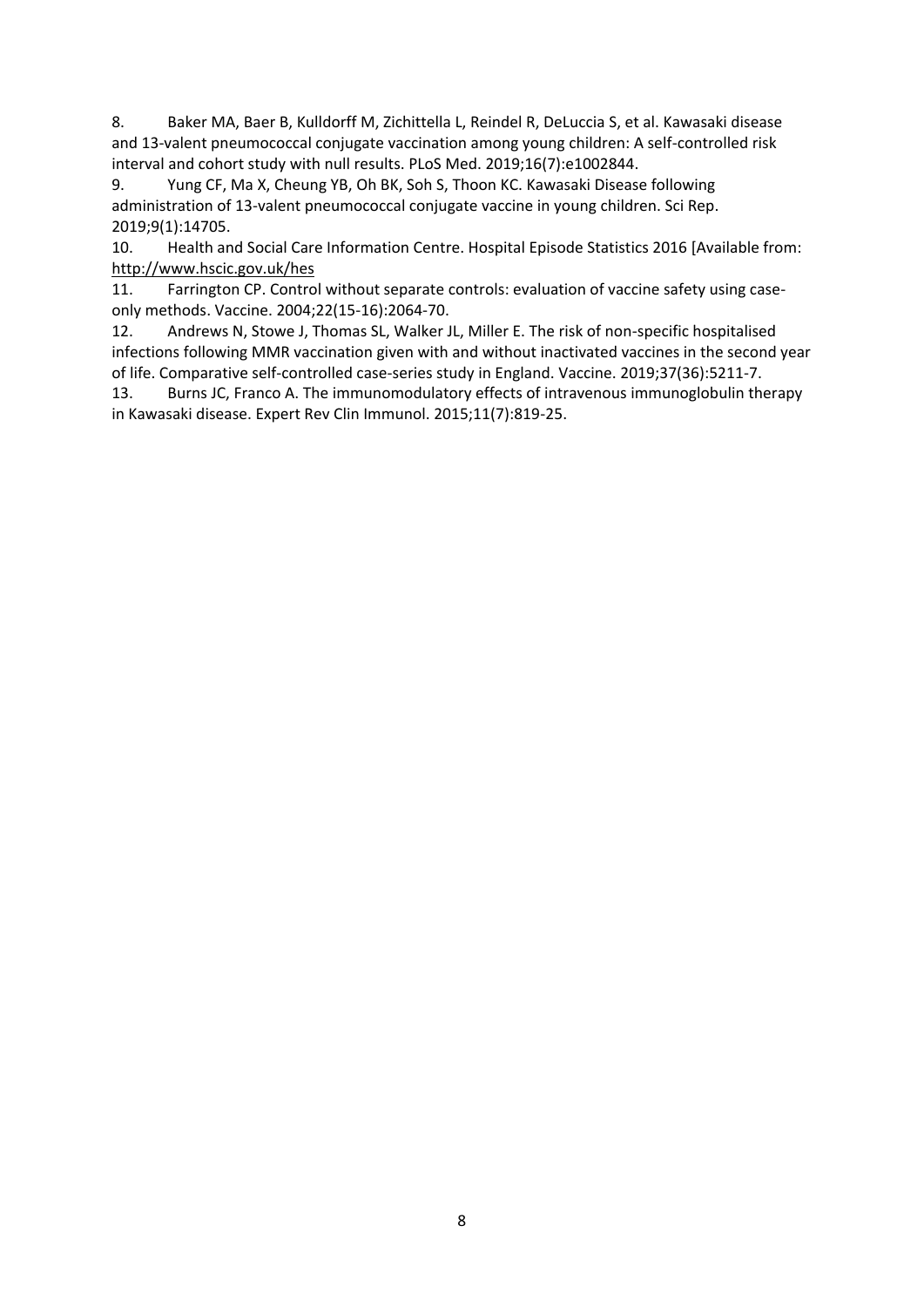Table 1: Vaccines given concomitantly with PCV and MenB vaccine by dose in 512 children under 2 years of age with a validated ICD10 code for Kawasaki Disease and a linked immunisation record in CHIS

| <b>Vaccine</b> | <b>With</b>    | Dose1     | Dose2 | Dose3 |
|----------------|----------------|-----------|-------|-------|
| <b>PCV</b>     | No other       | 28        | 26    | 40    |
|                | <b>DTaP</b>    | 336       | 320   | 3     |
|                | MenB           |           |       | 11    |
|                | <b>MMR</b>     |           |       | 284   |
|                | DTaP/MenB      | 135       | 135   | 0     |
|                | DTaP/MMR       | 0         |       |       |
|                | MMR/MenB       | 0         |       | 92    |
|                | DTaP/MenB/MMR  | $\pmb{0}$ |       | 0     |
| MenB           | No other       |           | 10    | 8     |
|                | <b>DTaP</b>    |           |       |       |
|                | <b>PCV</b>     |           |       | 10    |
|                | <b>MMR</b>     |           |       |       |
|                | DTaP/PCV       | 138       | 132   |       |
|                | DTaP/MMR       | 0         |       |       |
|                | <b>MMR/PCV</b> | 2         |       | 88    |
|                | DTaP/PCV/MMR   | 0         |       |       |

Note: While the row totals have the same totals for the same vaccines in the PCV and MenB sections of the table the dose numbers can differ as the dose refers to PCV dose in the PCV part of the table and MenB dose in the MenB part of the table.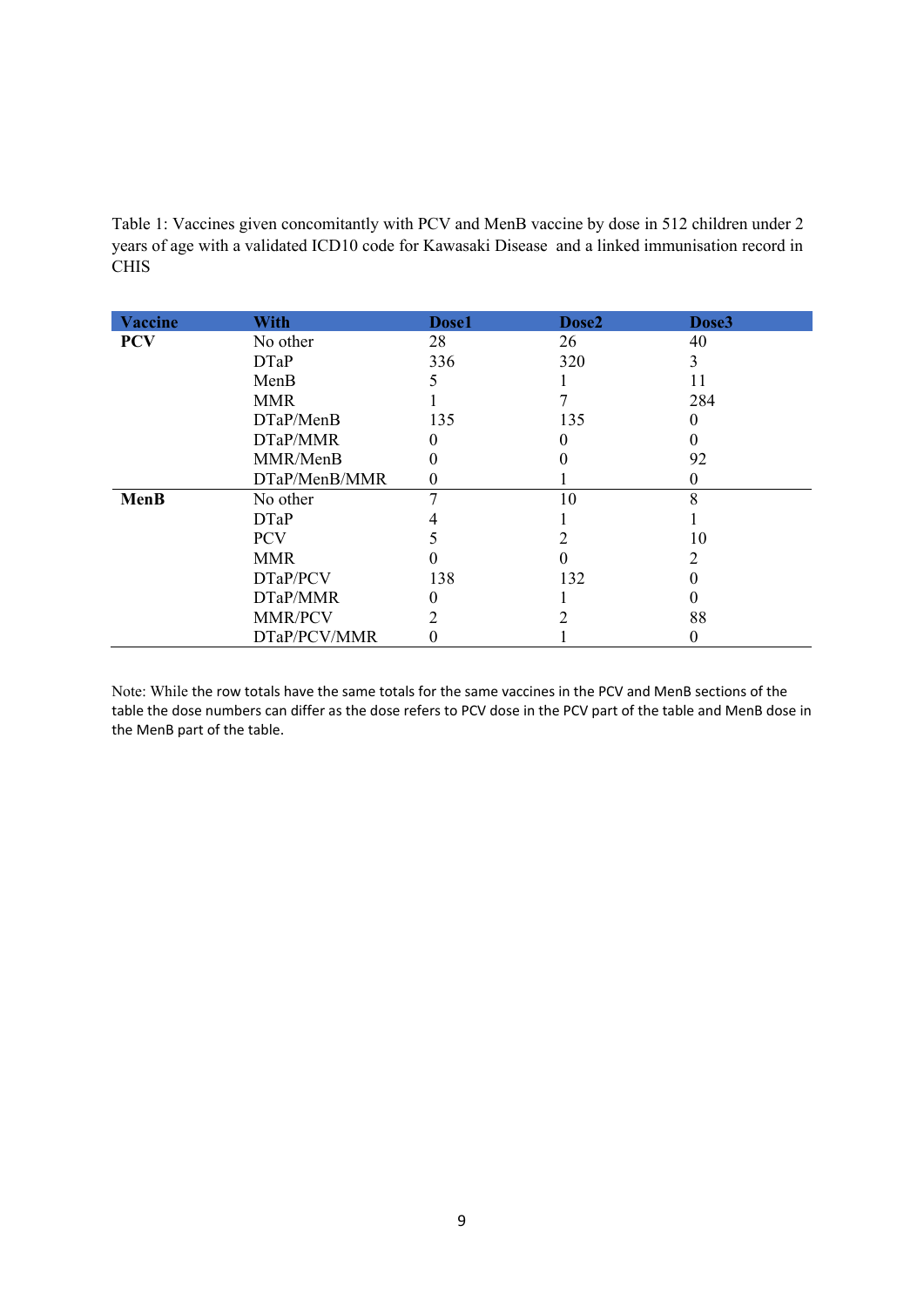Table 2: Relative incidence (RI) and 95% confidence interval (CI) for admission to hospital in different post-vaccination risk periods in children under 2 years of age with a validated ICD 10 diagnosis for Kawasaki Disease and a linked PCV or MenB immunisation record in CHIS- 7 day prevaccination period excluded from the analysis.

| Vaccine              | Risk window | Count          | RI (95%CI)          |
|----------------------|-------------|----------------|---------------------|
|                      | (days)      |                |                     |
|                      | $0 - 28$    | 36             | $0.62(0.38-1.00)$   |
| PCV doses 1 or 2     | $0 - 7$     | 6              | $0.42(0.16-1.11)$   |
|                      | $8 - 28$    | 30             | $0.68(0.41-1.14)$   |
|                      | $0 - 28$    | 5              | $0.30(0.11-0.77)$   |
| PCV dose 3           | $0 - 7$     | 3              | $0.56(0.15-2.06)$   |
|                      | $8 - 28$    | $\overline{2}$ | $0.19(0.05 - 0.78)$ |
|                      | $0 - 28$    | 14             | $1.03(0.51-2.05)$   |
| MenB doses 1 or 2    | $0 - 7$     | $\overline{2}$ | $0.76(0.15-3.87)$   |
|                      | $8 - 28$    | 12             | 1.10 (0.52-2.32)    |
|                      |             |                |                     |
|                      | $0 - 28$    | $\mathbf{1}$   | $0.64(0.08-5.26)$   |
| MenB dose 3          | $0 - 7$     | $\mathbf{1}$   | 1.46 (0.15-13.89)   |
|                      | $8 - 28$    | 0              | $0(-)$              |
|                      |             |                |                     |
| PCV doses 1,2 or 3   | $0 - 28$    | 41             | $0.51(0.34 - 0.78)$ |
| MenB doses 1,2, or 3 | $0 - 28$    | 15             | 1.03 (0.54-1.98)    |
|                      |             |                |                     |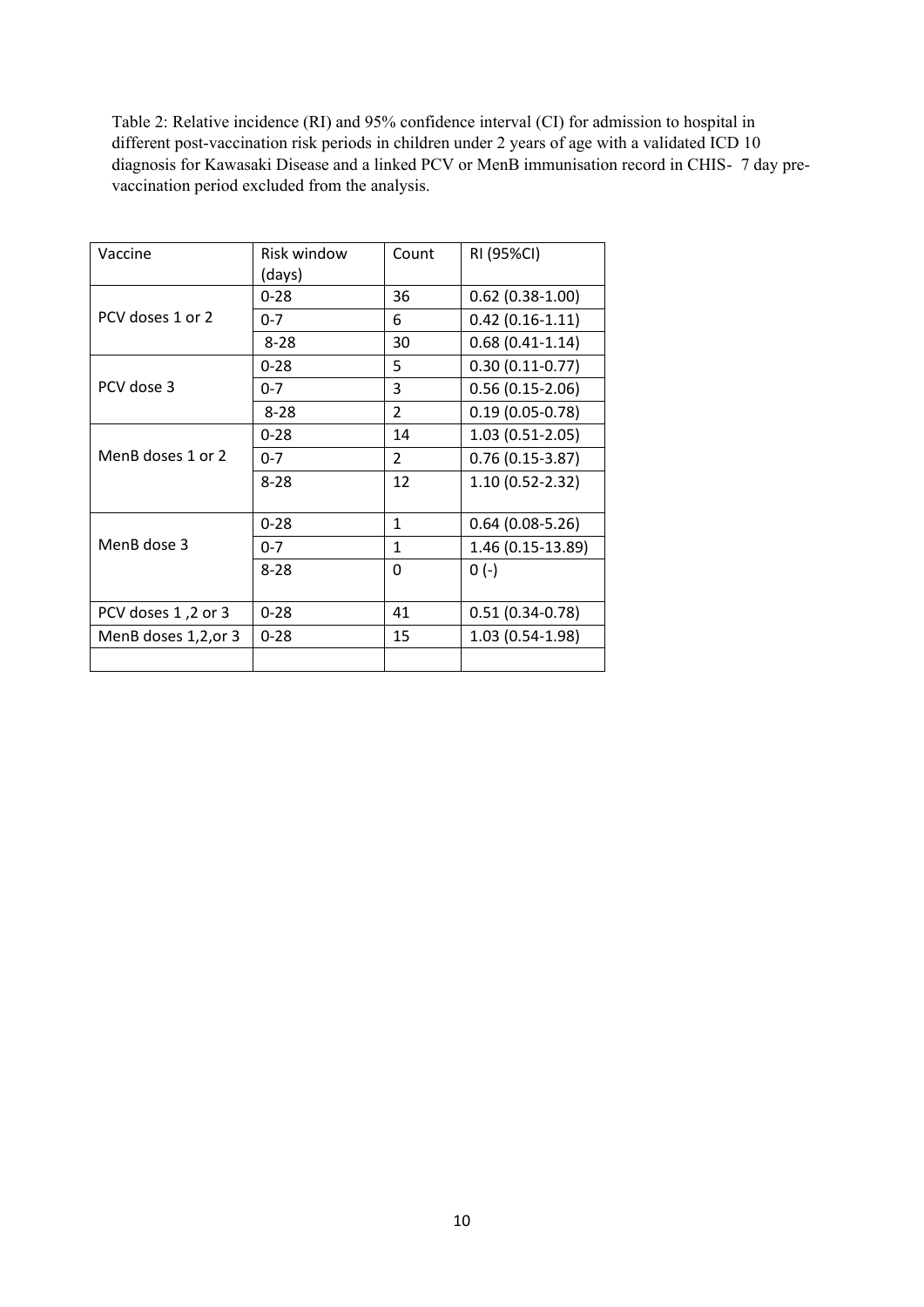Figure 1: Count of 553 hospital admission episodes for children with a validated ICD 10 diagnosis of Kawasaki Disease and with a linked PCV or MenB vaccination record by age in 4 week intervals between 01/09/2006 and 31/07/2018 in children under 2 years of age.



Age (weeks)